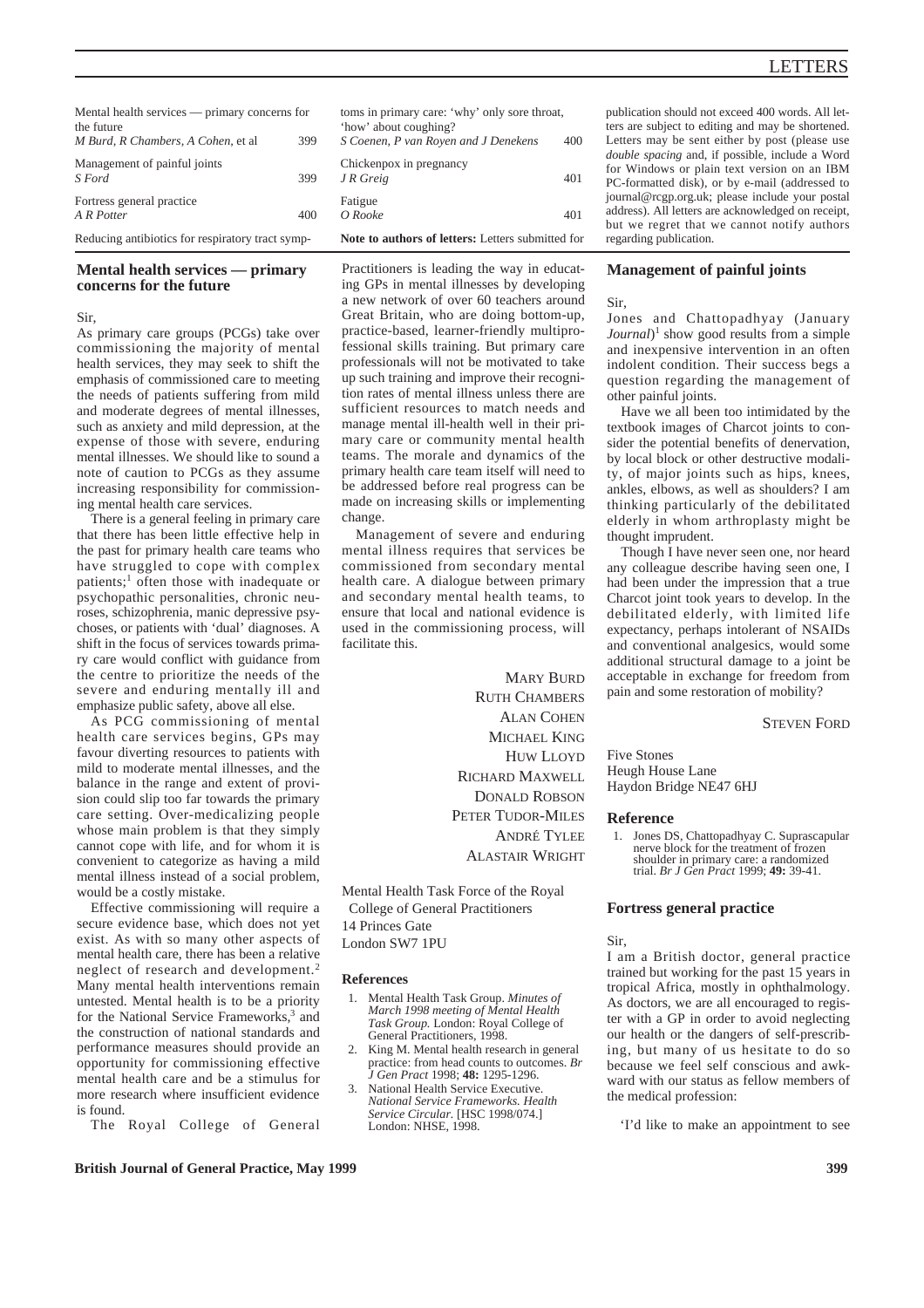the doctor tomorrow.' I spoke to a young receptionist; she consulted her screen.

'Who is your doctor?' There are six in the practice I attend. I named mine.

'There is no free appointment,' came back the reply.

'Well, I don't mind waiting, or being slipped between others,' I suggested hopefully.

'No, I'm sorry, the doctor can only see real emergencies as extra appointments.'

'Can one of the other doctors see me?' Another shake of her head.

I began to get irritated. What did I have to have to be considered an emergency? Should I drop in a faint in front of the reception desk and froth at the mouth? I left the building.

It had started inauspiciously too:

'Good morning! I'd like to register with the practice.'

'Fill in this form please.' I was handed an A4 questionnaire and a biro.

All the usual personal details were asked for: name, age, sex, marital status, address, phone number, occupation, pre-vious GP, past medical history, hospital admission, and present medication. I noted down my current illness and drug treatment. I was then handed the practice leaflet with details of each of the six doctors and was asked to choose one. I chose and was promptly informed that this doctor's list was full and that I would therefore be assigned to the junior partner's list. I was then told that I would have to make an appointment with the practice nurse for my registration medical. So, a couple of days later, I met the very pleasant practice nurse who weighed and measured me, took my blood pressure and asked about my smoking habits, alcohol intake, and whether I tool any exercise. What was my job? I said, 'Ophthalmologist.' She looked at her screen to find the appropriate code, and that was it; all very efficient. No doubt the practice statistics would benefit from this new set of figures, but it did little for me. No notice had been taken of my present metabolic disorder, not of the medication, and there was no suggestion made about seeing a doctor.

I needed to update my immunization for returning overseas. As this service was offered in a travel clinic within the practice, I walked to the surgery and was told, 'You must fill in this form so that the nurse can decide what injections and advice you need.' Once again, it seemed that the answer to any enquiry at this reception desk was yet another form to complete. I knew exactly what I needed to have, for I have been travelling to the tropics for over 27 years. Nonetheless, I sat down with the form and filled it in.

At the same surgery I have also had my ears syringed twice over the years, but I have never actually met one of the doctors. What, I wonder, does it take to pen-etrate the system and have a few minutes of a GP's time? Questionnaires, receptionists, clinics for ears or travel, well-men medical measurements by the practice nurse, etc. are all designed to keep the patient away from the doctor. So what do the doctors actually do? Who do they see? How does one crack the system?

We, as doctors, are strongly advised by the General Medical Council to register with our own local GPs and to submit out health needs to their care, rather than prescribe for ourselves or, worse, ignore our symptoms completely. Many of us, no doubt, feel slightly uncomfortable with this. We are no longer used to being treated as a patient and find it somewhat demeaning. I certainly feel awkward sitting in a waiting room, trying to look inconspicuous, for I can hardly enter into a conversation and admit to being a doctor in front of the others waiting their turn. And there is the suspicion that your examining doctor also senses the anomaly. Consulting a colleague is different and perhaps not the forte of the junior partner. Part of me wants to be treated as an ordinary citizen, but another part yearns to be treated otherwise.

I too see patients in my eye clinic. We have no appointment system; I see everyone who comes, whether they are attending for a follow-up consultation or are newly registered. Noone is turned away. There are no forms to fill out, access is direct, and I work until all the patients are seen. If such open access can be achieved in the very unsophisticated setting of rural west Africa, why can't a more patient-friendly system be devised for genteel areas of the United Kingdom? General practice is nothing if not accessible to the patients on its list.

I do not suppose that I am different from anybody else. I want easy access to a doctor I know and trust, at unpredictable times, and usually at short notice. That is the nature of illness. But GPs today are hidden behind an impressive array of receptionists, nurses, other health technicians, practice managers, secretaries, rows of computers, and rigid appointment systems: fortress general practice. The doctor has become a manager, a planner, and a commissioner of hospital services: a nameplate at the surgery door who we should no more expect to meet inside than Lord Sainsbury in a store bearing his name. That is not what I, as a patient, want. And it won't encourage us doctors to register with a local general practice if we only ever get to see the subalterns.

I wrote a letter expressing my dissatis-

faction to the partnership. I received a reply from the surgery, written by the practice manager: the doctors don't even answer their own mail!

ANDREW R POTTER

BP 924, Parakou, Republic of Benin, West Africa

# **Reducing antibiotics for respiratory tract symptoms in primary care: 'why' only sore throat, 'how' about coughing?**

Sir,

Despite the promising title, Butler and coworkers' paper (December *Journal*)1 answered the question 'why' for only one respiratory tract symptom; i.e. sore throat. The other conditions discussed are clinical diagnoses: common cold, bronchitis, otitis media, and sinusitis.

General practitioners (GPs) especially have to deal with reasonable diagnostic uncertainty. Furthermore, it seems that diagnoses are often given to justify antibiotic treatment, rather than the other way around,<sup>2</sup> and that such treatment choices can be better explained by the signs and symptoms than by diagnosis in general practice.<sup>3</sup> Therefore, evidence 'why' to reduce antibiotics for coughing might be more desirable than for bronchitis; i.e. the way Fahey<sup>4</sup> presented the results of his meta-analysis. Likewise, searching for clinically useful predictors to identify patients who will clearly (not) benefit from antibiotics, should start with coughing patients, not patients labelled as having bronchitis.

When considering 'how' to change present practice, an understanding of the prescribing culture is essential. Butler provided this for sore throat.<sup>5</sup> but how about other respiratory tract symptoms?

To explore current medical decisionmaking with coughing patients, we conducted focus group research with GPs. On suspecting a respiratory tract infection (RTI), the participants attempted to differentiate between viral versus bacterial, upper versus lower RTIs, and between clinical diagnoses; e.g. bronchitis versus pneumonia. This was not possible on clinical grounds alone, according to the GPs. Because of this diagnostic uncertainty, GPs decided on antibiotic therapy, mainly influenced by factors such as patients' expectations and defensive medicine. Feinstein's 'chagrin factor'6 explained the trend in favour of antibiotics: not having prescribed antibiotics when necessary caused more 'chagrin' than an unnecessary prescription. Particularly in a fee-for-service model of health care delivery, necessary could mean

**400 British Journal of General Practice, May 1999**